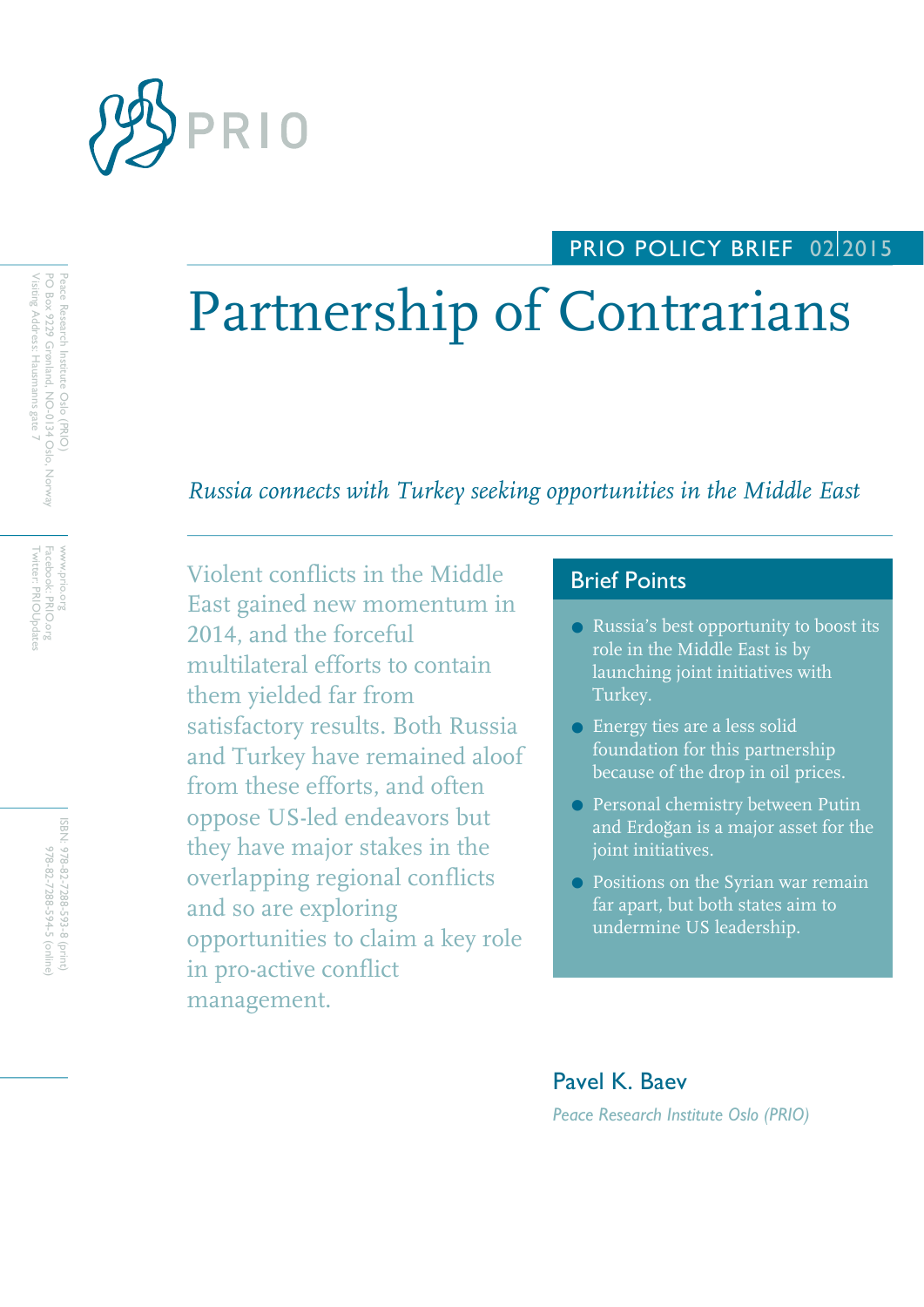#### **Introduction**

President Vladimir Putin's visit to Ankara on 1 December 2014 demonstrated that the Russian-Turkish special partnership remains on track, despite heavy resonance from the Ukraine crisis and notwithstanding deep disagreements on the Syrian civil war. Turkey is the only NATO member-state that has not introduced sanctions against Russia and it even seeks to take advantage of trade disruptions caused by this regime for expanding bilateral economic ties. Russia needs to establish that Western efforts at isolating it are futile, and the Middle East is perhaps the only region in the world where Russia could possibly score a high-profile achievement, particularly if a joint initiative with ambitious Turkey is launched.

#### **Background**

It was the outstanding success of the September 2013 initiative on eliminating the stockpiles of Syrian chemical weapons that granted Moscow the long-coveted key role in Middle Eastern power play. As a controversial US missile strike on some military assets of the Bashar al-Assad regime was prevented, the Kremlin got carried away with the impression that Western propensity to interventionism could be effectively checked. The assumption that the US leadership was weak and the EU was divided encouraged Putin's courtiers to plan and execute the annexation of Crimea in blatant violation of international law and Russia's own legal obligations. The ensuing conflict with Ukraine and the deepening confrontation with the West - which turned out to be a far more united front than the Kremlin budgeted for - demanded full concentration of political resources available to Moscow, so Russia paid scant attention to the developments in the Middle East.

Turkey was generally more positive than Russia towards the turmoil of the 'Arab Spring' focusing particularly on the revolutionary changes in Egypt. The military coup in July 2013 was a serious setback to Erdoğan's embrace of the Muslim Brotherhood cause, particularly as it coincided with the wave of public protests inside Turkey (spearheaded by the Occupy Gezi Park movement). Putin, to the contrary, supported the enforcement of



Putin arriving in Ankara on 1 December 2014. Photo: The Presidential Press and Information Office

political order by Field Marshal Abdul Fattah al-Sisi (who paid two visits to Russia in February and August 2014) but expressed unreserved approval of Erdoğan's repressions against the opposition and warmly welcomed his victory in the presidential elections on 10 August 2014. The bitter estrangement between Turkey and the EU (which still counts it as a candidate for accession) and the accumulating tensions in Turkey-US relations are seen by Moscow as possibilities for deepening the partnership supervised by the High Level Cooperation Council (established in 2010).

#### **The energy geopolitics**

Russia supplies more than half of Turkey's needs in natural gas, and this energy trade has constituted a foundation of political partnership, particularly as Gazprom's reputation in the market is impeccable. Putin's visit to Ankara upgraded these ties as he announced the cancellation of the South Stream pipeline project, across the length of the Black Sea. The project had faced strong opposition in the EU, reluctant consent in Turkey and in fact, never made economic sense. Instead, Russia plans to expand the capacity of the Blue Stream pipeline in order to channel the volumes of gas for southeastern Europe through Turkey. This would constitute a big step in

implementing Ankara's ambitious design for making Turkey a 'gas hub' for Europe.

While for Moscow the key goal in this maneuver is to minimize gas transit through Ukraine, Turkey aims rather at collecting several in-flows of gas and building several distribution pipelines in addition to the Trans Adriatic Pipeline (TAP) that will bring 10 bcm of gas from Azerbaijan to Italy by 2018. A key feature of the 'gas hub' design is to provide an answer to the EU diversification guideline by tapping into new sources in Turkmenistan, Iraq and Iran. Russia is firmly set to disallow the construction of the long-proposed Trans-Caspian Pipeline, but bringing new gas to Europe from Iraqi Kurdistan, and then from Iran are workable options for the near future. Turkey is generally not interested in becoming an alternative route for Russian gas to the EU instead of Ukraine, but Moscow is pressing its case and seeking to take advantage of the politically important project for building the first nuclear power plant in Turkey (the Akkuyu project, scheduled for completion in 2020).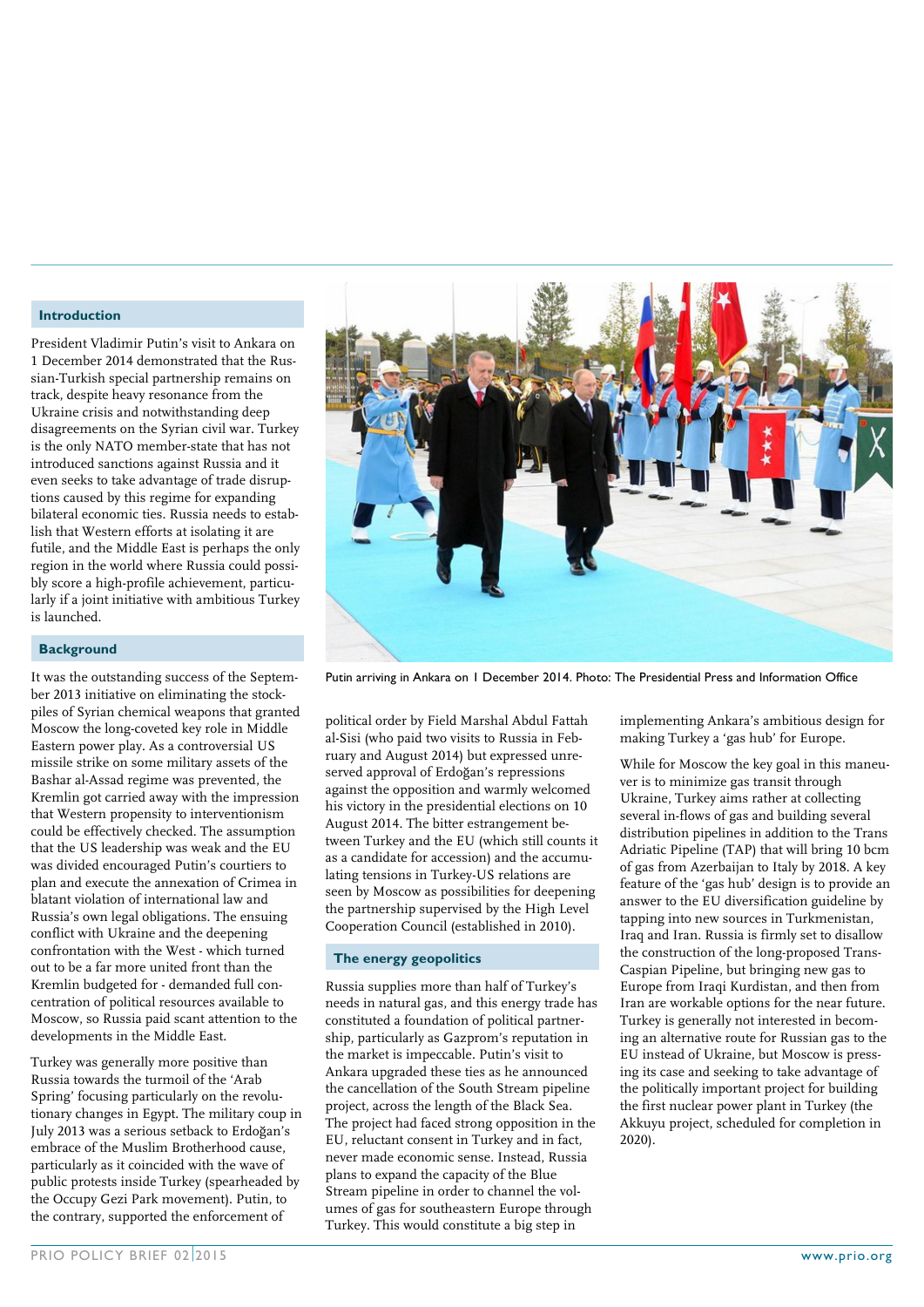

Major pipelines traversing Turkey and possible nuclear power plants. Map from Zanotti, J. (2014) 'Turkey: Background and US Relations' CRS Report,1 August 2014, pp. 32. Available at http://www.fas.org/sgp/crs/mideast/R41368.pdf.

#### **The meeting of minds**

The energy business provides a useful backdrop for the development of personal rapport between Putin and Erdoğan, who indeed have a lot in common in terms of autocratic political instincts and low tolerance to criticism from opposition. The Turkish leader got plenty of negative publicity in 2014, particularly with his statements regarding the equality of women as 'against nature'. However, Putin had no problem with Erdoğan's views or for that matter with the corruption scandals. In his annual press conference (December 18), he praised Erdoğan as 'krepky muzhik' (the official translation is 'strong character', which doesn't convey the rich machismo of this characteristic). The chemistry between these two leaders is obviously very strong, but it doesn't involve other key figures in the leadership; what is of particular importance is that the Turkish military are traditionally socialized in the NATO community and have very little in common with Putin's siloviki.

The personal idiosyncrasies of both leaders have a serious impact on key political matters, and Erdoğan's intense animosity toward Bashar al-Assad (with whom he had perfectly friendly relations until late 2011) is a major issue preventing constructive discussions on Syria with Putin. The Russian leader tends to see Islamic extremism as an acute security challenge, which doesn't sit well with Erdoğan's self-perception as a standard-bearer of political Islam. The mix of populism and authoritarianism is also different: Putin's approval rating may presently be sky-high, but Erdoğan has a more solid support base and the proven ability to win competitive elections.

#### **The Syrian desolation**

For the last couple of years, Putin and Erdoğan have managed to bracket out the Syrian issue in their discussions on advancing bilateral cooperation. The evolving Syrian war remains, nevertheless, a crucial matter in which both states have big stakes – and pursue far diverging if not clashing courses of action. It was possible to agree-to-disagree when Moscow was a key ally of the al-Assad regime and Ankara aimed at its dismantling, but the arrival of the Islamic State (ISIS or ISIL) since mid-2014 as a new and powerful party to the wars in Syria and Iraq has brought the conflict (mis-) management to a new level of complexity – and demands commitment to countervailing.

Russia recognizes the rise of ISIS as a major security threat, particularly as hundreds of volunteers from the North Caucasus have arrived to join the ranks under the black banner. It is very convenient for Moscow to blame the USA for creating conditions that have generated this threat, and Russia resolutely refuses to join the US-led anti-ISIS coalition even condemning the air strikes. Turkey insists that the struggle against the al-Assad

regime should remain the top priority in international efforts, and also refuses to contribute to the joint military operations against ISIS. At the same time, Ankara adamantly rejects the accusations regarding its clandestine support to the Islamic extremists or consent to ISIS recruitment in the Syrian refugee camps on its territory.

Turkey may be interested in executing a limited military operation against ISIS forces in order to assert its anti-extremist stance, but it certainly doesn't want to do it alone. Russia may also be interested in partaking in a smallscale peace-enforcement endeavor in order to boost its profile in the Middle East but it needs a reliable ally that would provide a safe base for such a not-quite-legitimate operation. The overlap of these interests is expanded with the mutual desire to curtail US interventionism and to expose the fault of the course taken by the Obama administration. Northern Syria is the most convenient destination for a symbolic rather than forceful joint operation, and while Moscow could probably secure consent from Damascus for a limited crossborder offensive, for instance towards Aleppo, the most complicated aspect of security in this area is the Kurdish question.

#### **The Kurdish conundrum**

Turkey has been waging military operations in its eastern provinces against Kurdish rebels (mobilized primarily by the Kurdistan Workers' Party – PKK) since the late 1970s, and the legacy of this bitter struggle impacts on current Turkish policy-making in the war zone along its southeastern borders. Ankara used to be resolutely against the emergence of any sort of Kurdish proto-state in Northern Iraq assuming that it would give a boost to the PKK cause and increase the supply of weapons. In 2013-2014, that attitude started to shift particularly as the flow of oil from Kirkuk to Ceyhan through a new pipeline reached 250,000 barrels a day. The ISIS offensive in mid-2014 reduced Baghdad's authority over the Kurdish Regional Government (KRG) and brought a mobilization and increase of combat capabilities of the Peshmerga forces. Turkish leadership found it opportune to engage in talks with the KRG Prime Minister Nechirvan Barzani aimed at building direct ties, including training for the Peshmerga units. At the same time, Turkey has refused to engage with the Kurdish groups in Syria and abstained